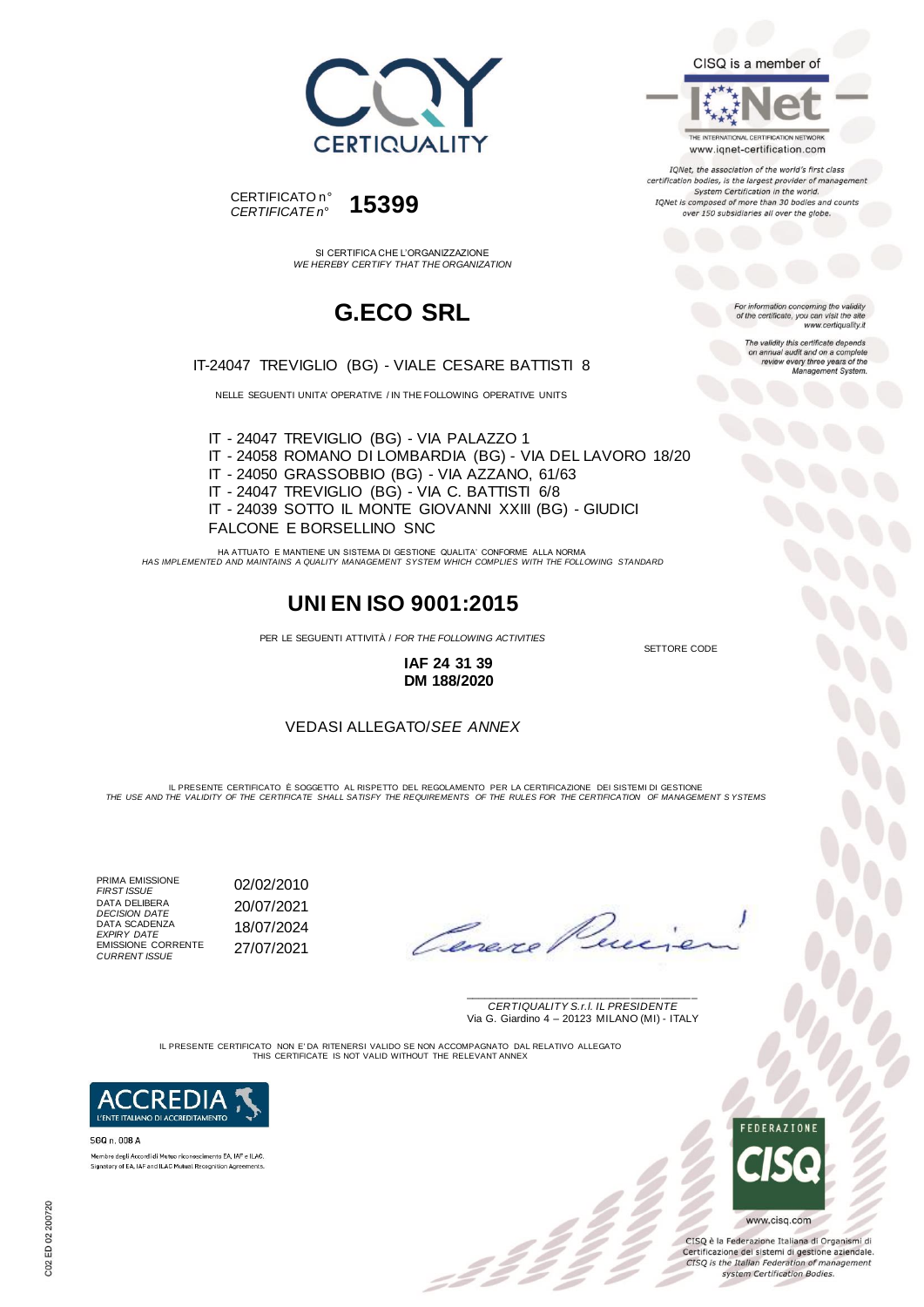Pagina 1/2 *Page*



ALLEGATO AL CERTIFICATO n° *ANNEX TO CERTIFICATE n°* **15399**

## **G.ECO SRL**

PER LE SEGUENTI ATTIVITÀ / *FOR THE FOLLOWING ACTIVITIES*

Raccolta e trasporto di rifiuti urbani e assimilabili pericolosi e non, differenziati e indifferenziati, avviati allo smaltimento e/o recupero. Gestione raccolta differenziata. Gestione centri di raccolta comunali. Pulizia meccanizzata e manuale delle strade. Raccolta e trasporto di rifiuti speciali pericolosi e non, intermediazione senza detenzione di rifiuti pericolosi e non. Gestione stazione di trasbordo rifiuti urbani non pericolosi. Trasporto di materie prime secondarie e di materiali che hanno cessato la qualifica di rifiuto. Attività di stoccaggio, cernita manuale, trattamento meccanico tramite triturazione, vagliatura, deferrizzazione, demetalizzazione e separazione aeraulica di rifiuti non pericolosi. Recupero end of waste di rifiuti di carta e cartone come indicato dall'articolo 6 comma 1 del Decreto del Ministero dell'Ambiente e della Tutela del Territorio e del Mare n. 188 del 22 settembre 2020.

*Collecting and carrying urban and urban-like waste, hazardous and non-hazardous, whether differentiated or undifferentiated, to be dispatched to disposal and/or recovery locations. Managing of differentiated collection. Managing of municipality collection centres. Manual and mechanized road cleaning. Collection and transport of hazardous and nonhazardous special waste. Intermediation without storage of hazardous and non-hazardous*  waste. Management of non-hazardous municipal waste transfer station. Transport of *second raw materials and of End of Waste materials. Storage,manual picking, mechanic treatment by trituration, screening, deferrization, dementalization and aerial separation of non-hazardous waste.End-of-waste recovery of paper and cardboard waste as indicated in article 6 paragraph 1 of the Decree of the Ministry for Environment, Land and Sea Protection no. 188 of 22nd September 2020.*

PRIMA EMISSIONE<br>FIRST ISSUE DATA DELIBERA DATA SCADENZA EMISSIONE CORRENTE *CURRENT ISSUE* 27/07/2021

*FIRST ISSUE* 02/02/2010 *DECISION DATE* 20/07/2021 *EXPIRY DATE* 18/07/2024

Cerevie

\_\_\_\_\_\_\_\_\_\_\_\_\_\_\_\_\_\_\_\_\_\_\_\_\_\_\_\_\_\_\_\_\_\_\_\_\_\_\_ *CERTIQUALITY S.r.l. IL PRESIDENTE* Via G. Giardino 4 – 20123 MILANO (MI) - ITALY

IL PRESENTE ALLEGATO NON E' DA RITENERSI VALIDO SE NON ACCOMPAGNATO DAL RELATIVO CERTIFICATO THIS ANNEX IS NOT VALID WITHOUT THE RELEVANT CERTIFICATE

22



SGQ n. 008 A Membro degli Accordi di Mutuo riconoscimento EA, IAF e ILAC Signatory of EA, IAF and ILAC Mutual Recognition Agreements CISQ is a member of

www.iqnet-certification.com

IQNet, the association of the world's first class certification bodies, is the largest provider of management<br>System Certification in the world. IONet is composed of more than 30 bodies and counts over 150 subsidiaries all over the globe.

> information concerning the validity of the certificate, you can visit the s www.certiquality.it

The validity this certificate de validity this centricate depends<br>annual audit and on a complete<br>review every three years of the<br>Management System.

www.cisq.com

FEDERAZIONE

CISQ è la Federazione Italiana di Organismi di Certificazione dei sistemi di gestione aziendale.<br>CISQ is the Italian Federation of management system Certification Bodies.